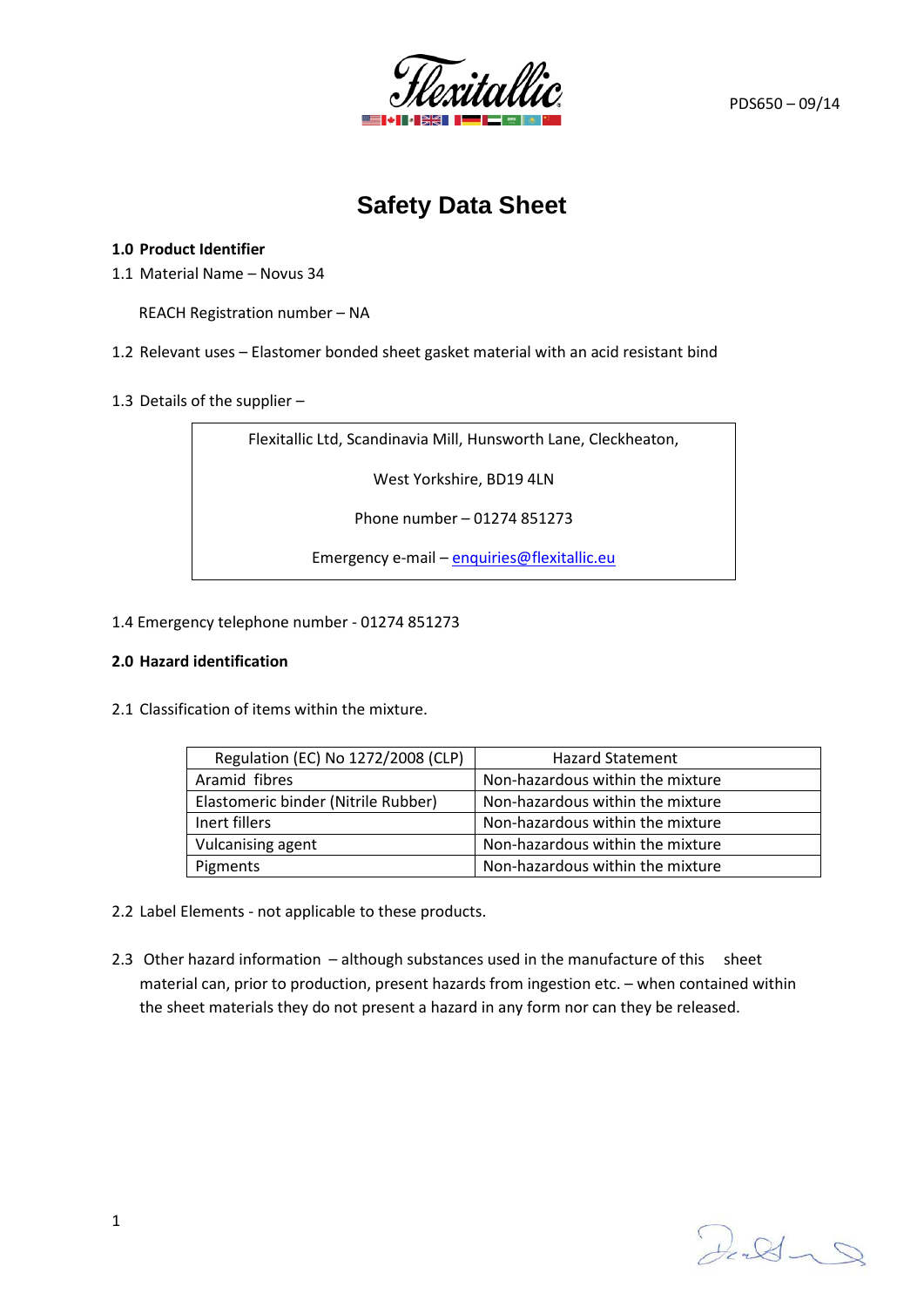

# **3.0 Information on ingredients.**

3.1 Materials used to produce this sheet material are listed in section 2.1 of this document.

3.2 Mixtures **–** not applicable to this material.

# **4.0 First aid measures**

4.1 Description of first aid measures

General information: – the materials used to produce this product present a low level potential risk from dust inhalation. Local Exhaust Ventilation (LEV) can be used or respiratory protection if required.

Skin contact – NA Eye contact  $-$  flush the eye(s) with clean water. Ingestion –NA Inhalation – in the product as supplied – no significant health hazard

- 4.2 Symptoms NA
- 4.3 Indications of immediate medical attention being required none.

#### **5.0 Fire Fighting measures –**

General: – some of the components will burn with difficulty in a sustained fire situation but will tend to self-extinguish when the source of ignition is removed.

5.1 Extinguishing media: – Water or foam.

Dry chemical powder and carbon dioxide may also be used. In view of the comments in 'general' the source of the fire should be dealt with in accordance with requirements and the material will then self-extinguish.

- 5.2 Special hazards arising from the material none.
- 5.3 Advise to fire fighters None

# **6.0 Accidental release measures**

- 6.1 Personal precautions etc. none.
- 6.2 Environmental precautions none.

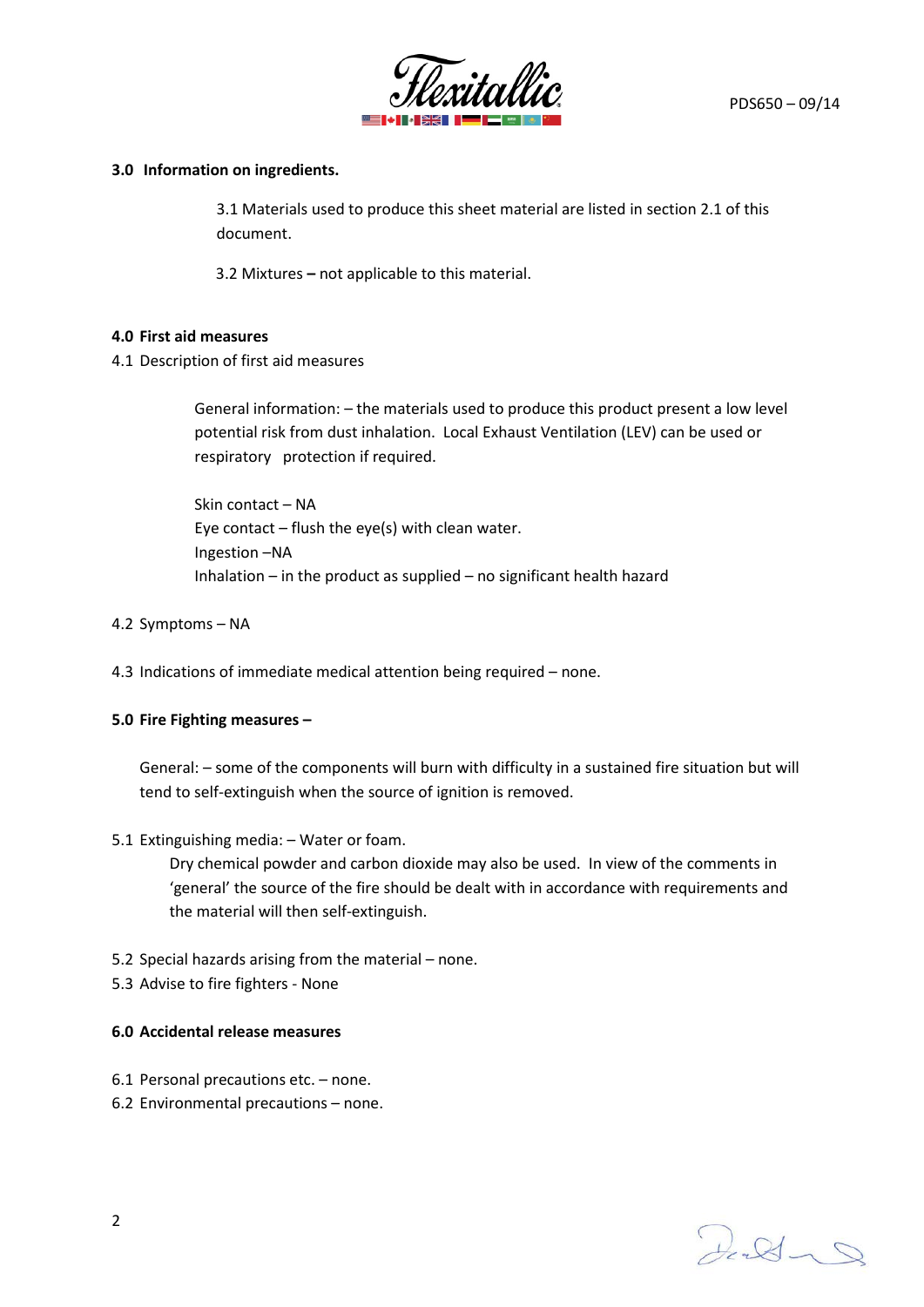

# **7.0 Handling and storage**

- 7.1 Gloves should be worn when handling these materials.
- 7.2 Conditions for safe storage cool dry conditions.
- 7.3 Specific end uses refer to appropriate technical data sheet.

# **8.0 Exposure controls/personal protection**

- 8.1 Control Parameters NA
- 8.2 Exposure controls NA
- 8.3 Environmental exposure controls NA

#### **9.0 Physical Properties.**

- Physical state solid.
- Colour and appearance off white with slight rubber odour.
- Odour threshold NA
- pH slightly alkaline
- Freezing/melting point NA
- Initial boiling point and boiling range –NA
- Flash point NA
- Evaporation rate NA
- Flammability NA
- Upper/lower flammability or explosion limits- NA
- Vapour pressure NA
- Relative density NA
- Evaporation rate NA
- Solubility in water insoluble in water
- Auto ignition temperature –NA
- Decomposition temperature –NA
- Viscosity NA
- Explosive properties NA
- Oxidising properties NA
- Boiling point NA
- Specific gravity NA
- Coeff. Water/Oil Dist. NA

#### **10.0 Stability and reactivity**

- 10.1 Reactivity NA
- 10.2 Chemical stability NA
- 10.3 Possibility of hazardous reactions NA

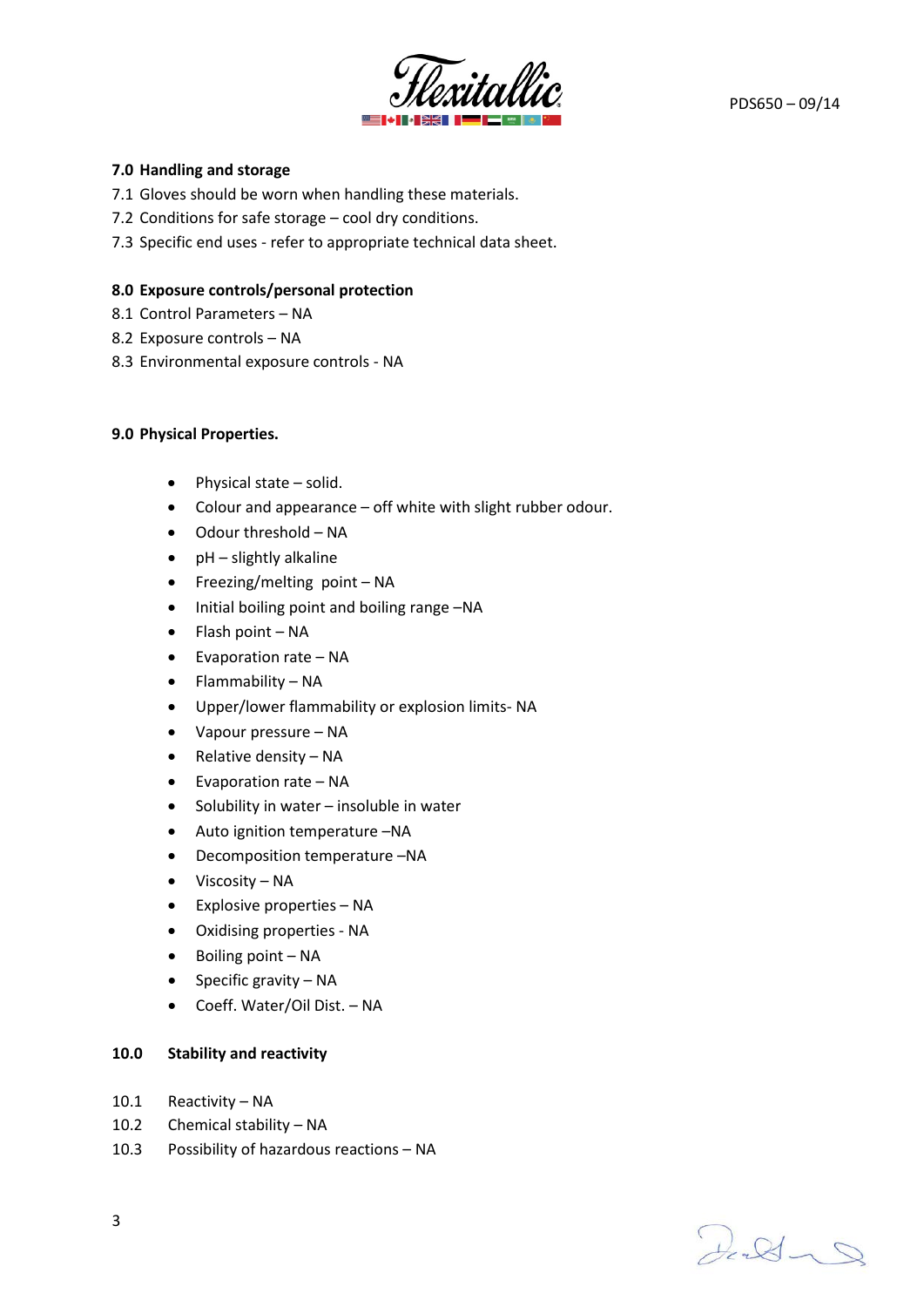





- 
- 10.5 Incompatible materials NA 10.6 Hazardous decomposition products - NA

# **11.0 Toxicological Information.**

- Acute toxicity NA
- Skin corrosion/irritation NA
- Serious eye damage/irritation NA
- Respiratory or skin sensitisation NA
- Germ or mutagenicity NA
- Carcinogenicity NA
- Reproductive toxicity NA
- STOT NA
- Aspiration hazard NA

# **12.0 Ecological Information**

- 12.1 Toxicity NA
- 12.2 Persistence and degradability NA
- 12.3 Bio accumulative potential NA
- 12.4 Mobility in soil NA
- 12.5 Results of PBT and vPvB assessment NA
- 12.6 Other adverse effects NA

# **13.0 Disposal considerations**

13.1 All waste should be disposed of in accordance with the requirements of local regulations. Consideration should also be given to the potential for re-cycling or, if possible, by other environmentally friendly routes.

# **14.0 Transport considerations**

No special requirements

# **15.0 Regulatory information**

- 15.1 Safety, Health and Environmental regulations NA
- 15.2 Chemical safety assessment NA